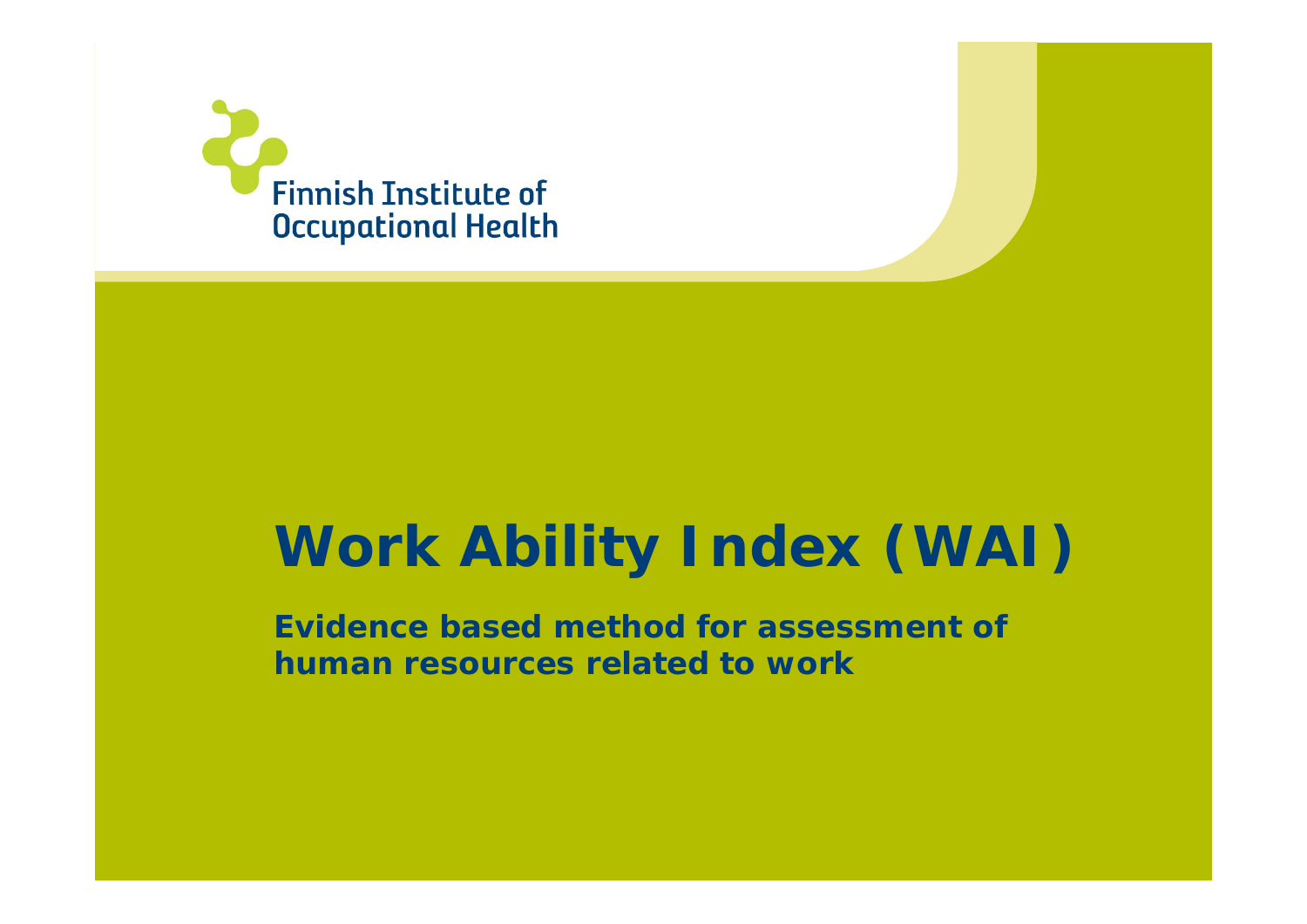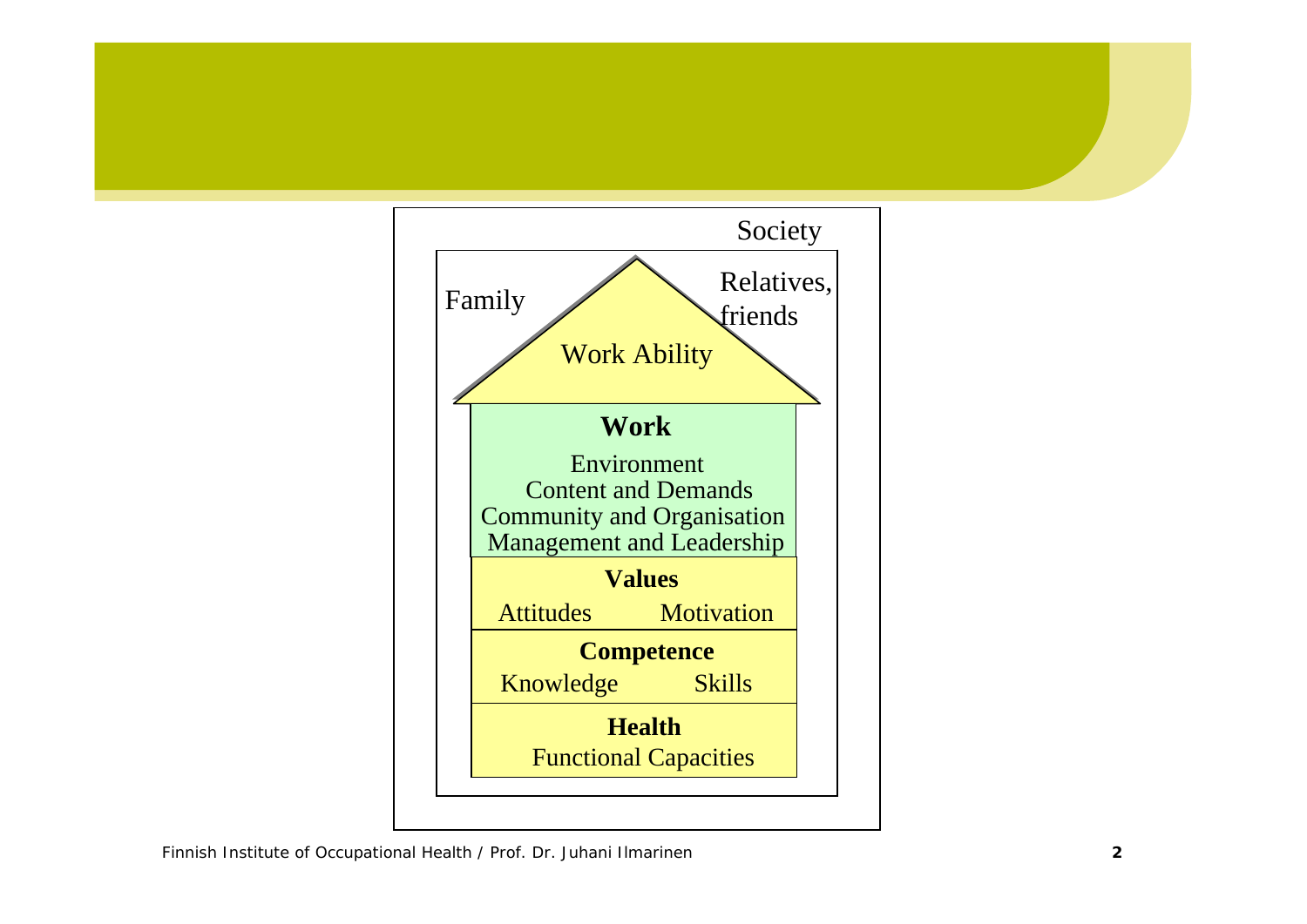#### Institute of Occupational Health / Prof. Dr. Juhani Ilmarinen **3** Work Ability Index 7 Items• Current work ability compared with the lifetime best• Work ability in relation to the demands of the job • Number of current diseases diagnosed by physician • Estimated workimpairment due to diseases  $\bullet$  Sick leave during the past year (12 months) • Own prognosis of work ability two years from now• Mental resoursesLea Katajarinne Finnish Institute of Occupational Health **ICOH 2003**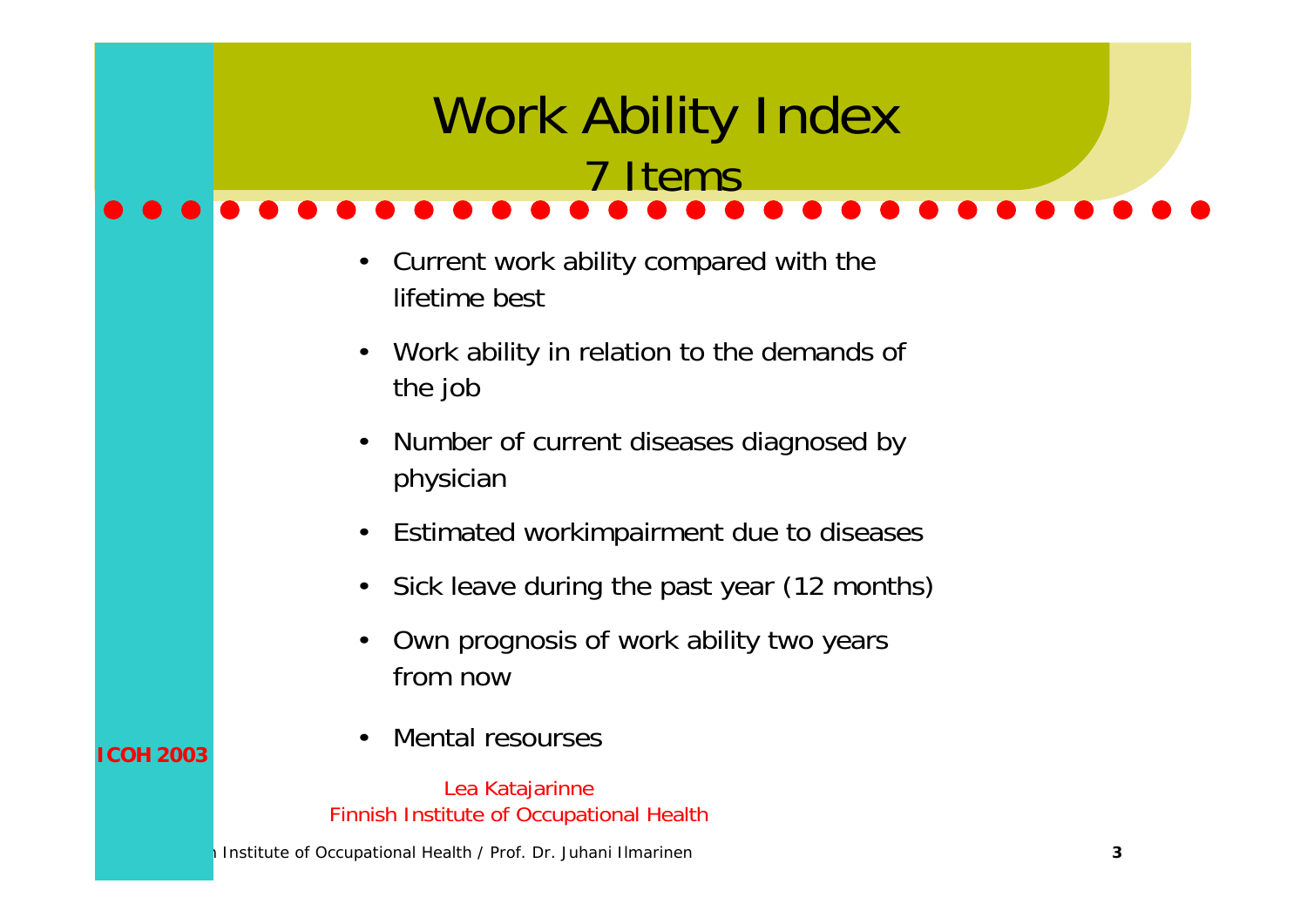## **1. Current work ability compared with the life time best**

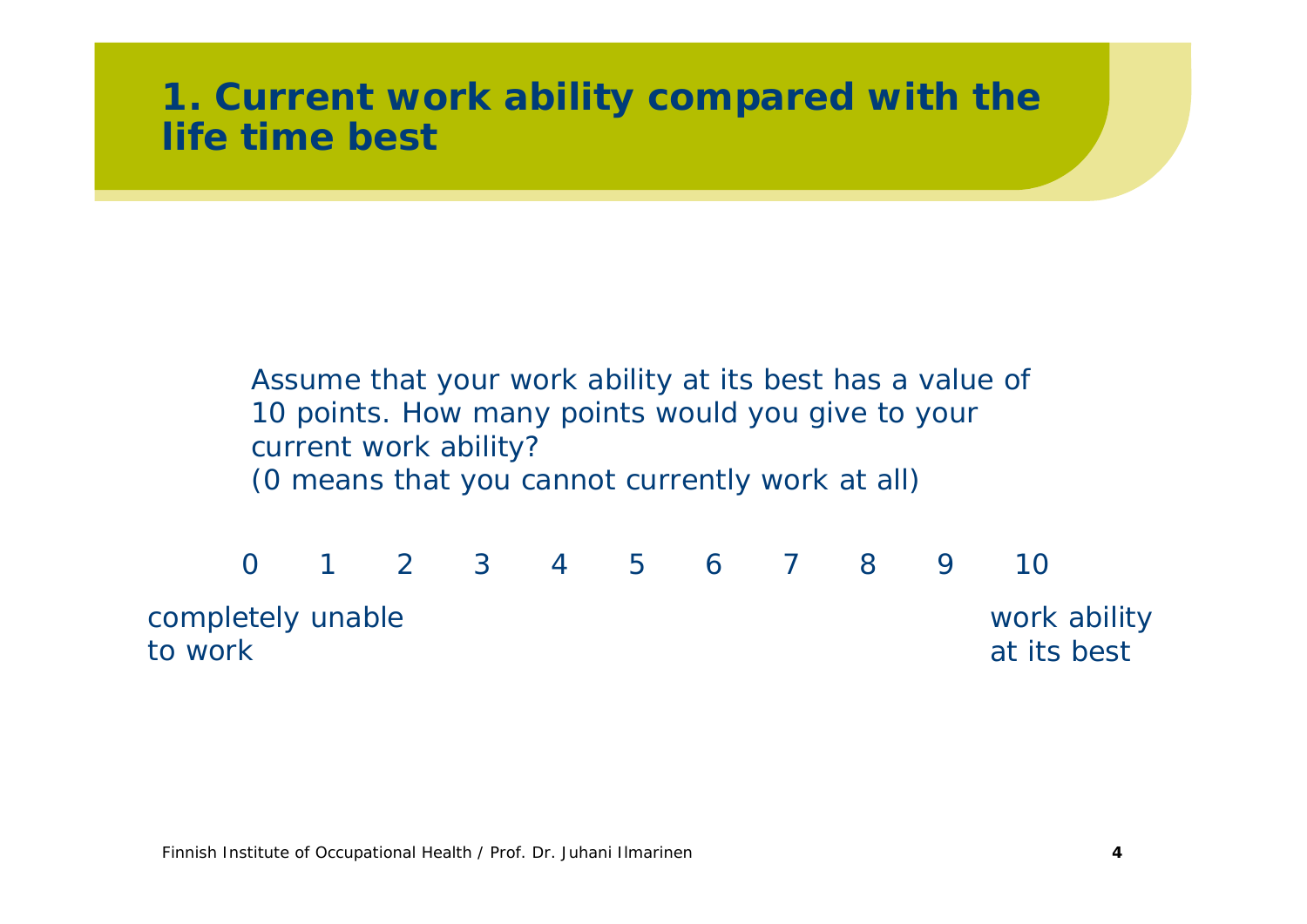## **Number of current diseases diagnosed by a physician**

In the following list, mark your diseases or injuries. Also indicate **whether a physician** has diagnosed or treated these diseases. For each disease, therefore, there can be 2, 1 or no alternatives circled.

|                                                                                      | yes |                   |  |
|--------------------------------------------------------------------------------------|-----|-------------------|--|
|                                                                                      | own | physician's       |  |
| Musculoskeletal disease                                                              |     | opinion diagnosis |  |
| 05 disorder of the upper back or cervical                                            |     |                   |  |
| 06 disorder of the lower back, repeated                                              |     |                   |  |
| 07 (sciatica) pain radiating from back into                                          |     |                   |  |
|                                                                                      |     |                   |  |
| 08 musculoskeletal disorder affecting the<br>limbs (hands, feet), repeated instances |     |                   |  |
| of pain<br>09 rheumatoid arthritis                                                   |     |                   |  |
| 10 other musculoskeletal disorder, what?                                             |     |                   |  |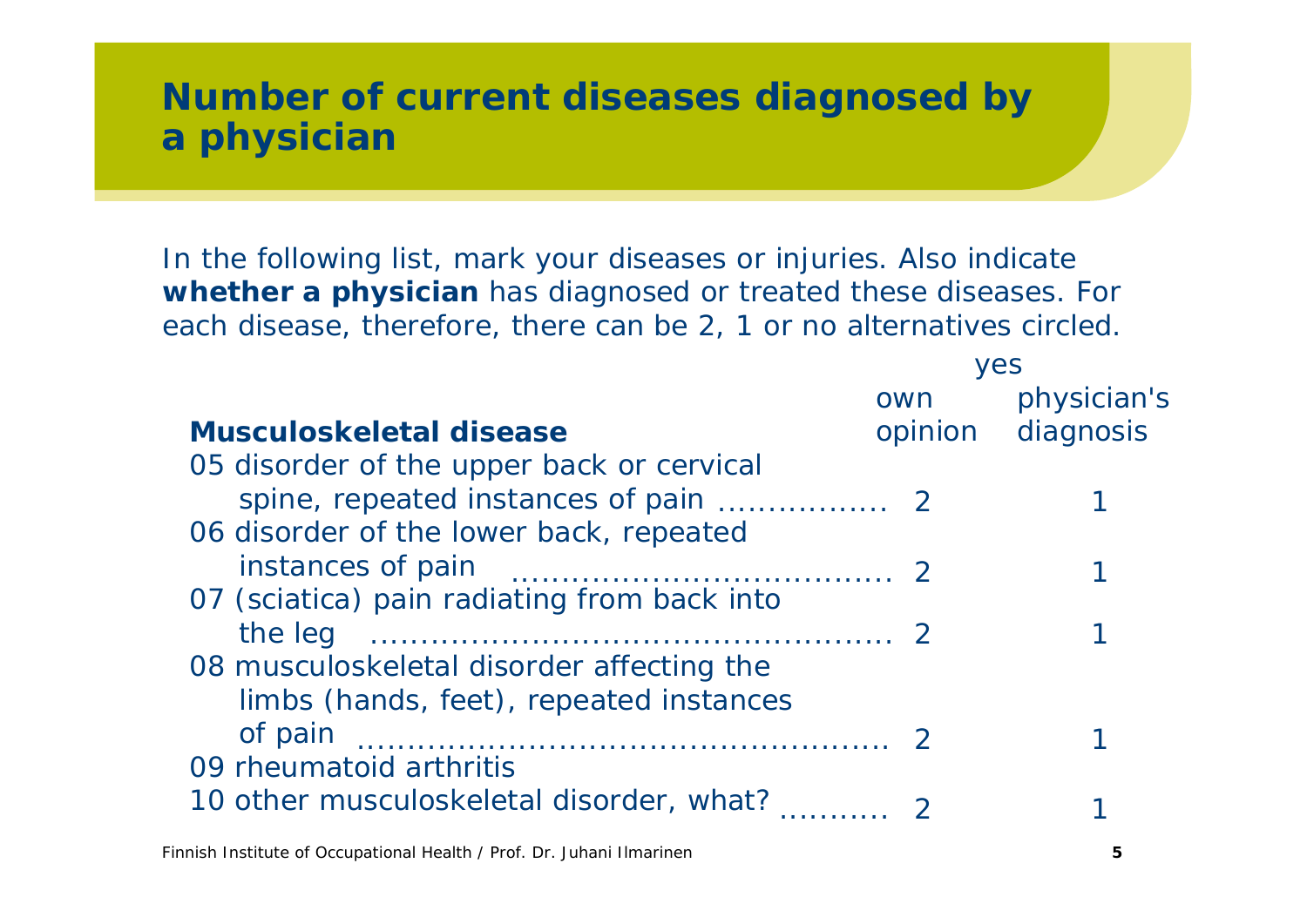# **Average Work Ability Index by age**

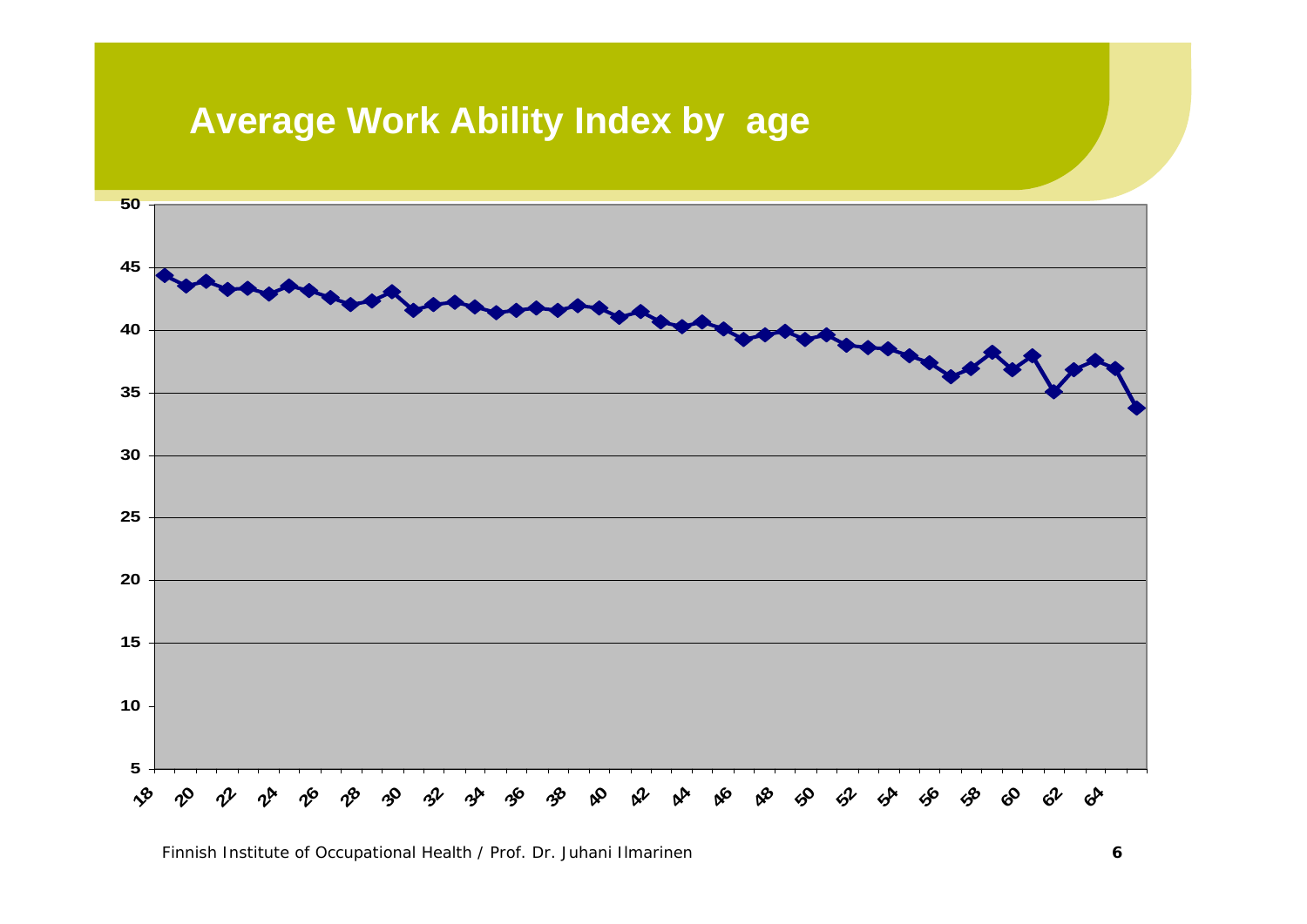# **WAI in Mittleren und Kleinbetrieben**

#### Arbeitsbewältigungs-Index (ABI)

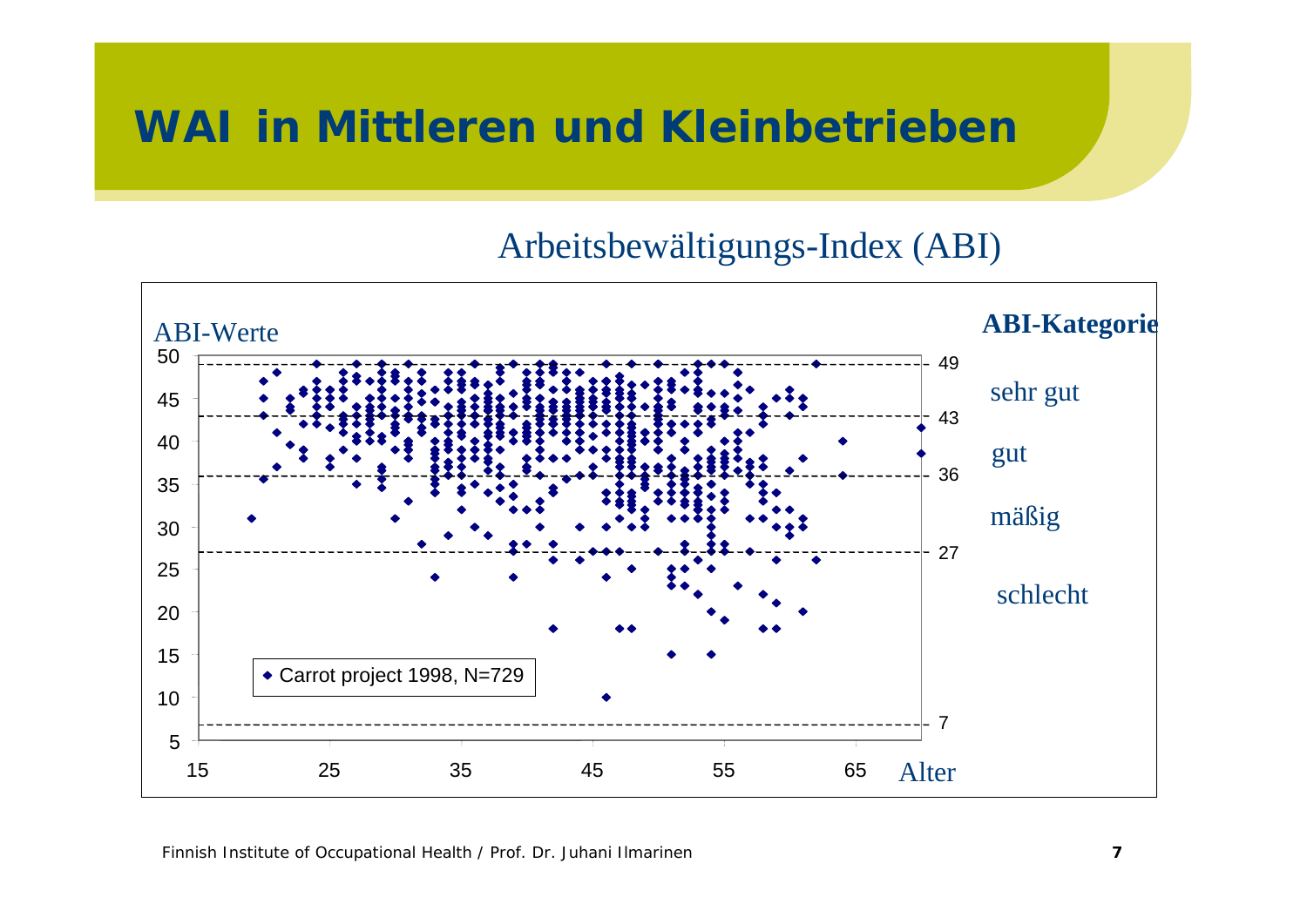**WAI(7-49)**

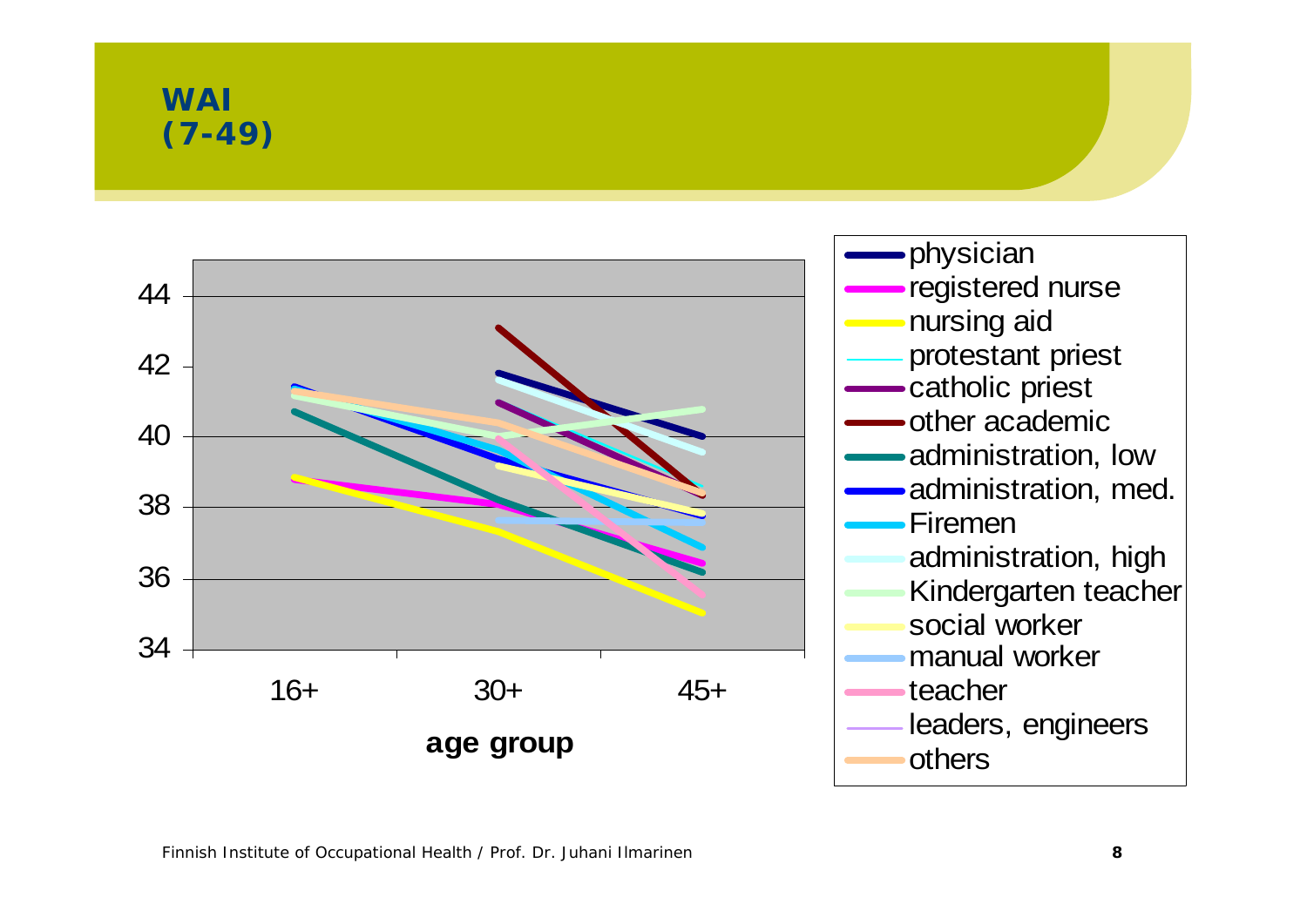#### **Average Work Ability Index by industrial branch. Adjusted by gender and age, (n=3704)**

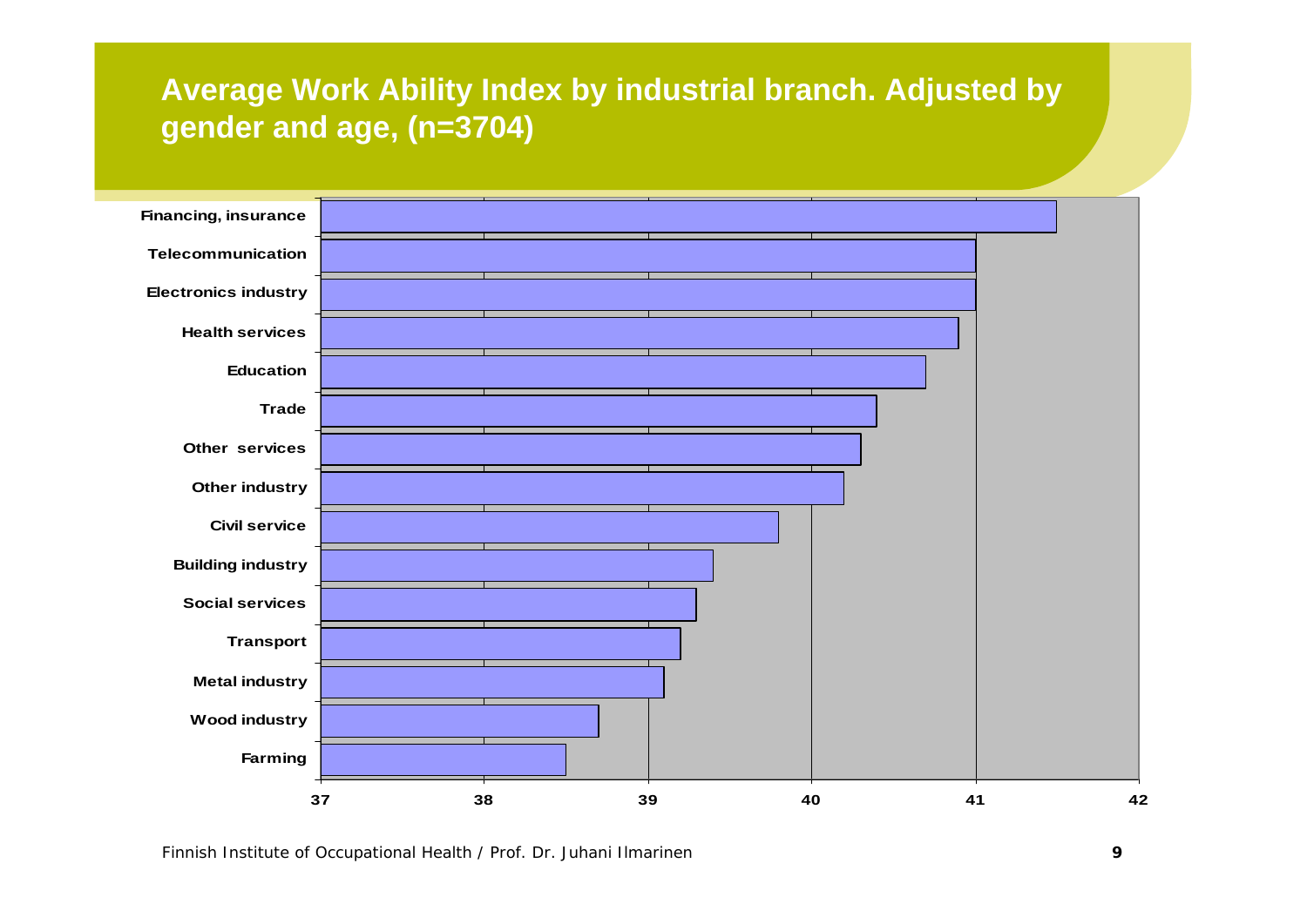# **Work Ability Index classes by industrial branch, (n=3704)**

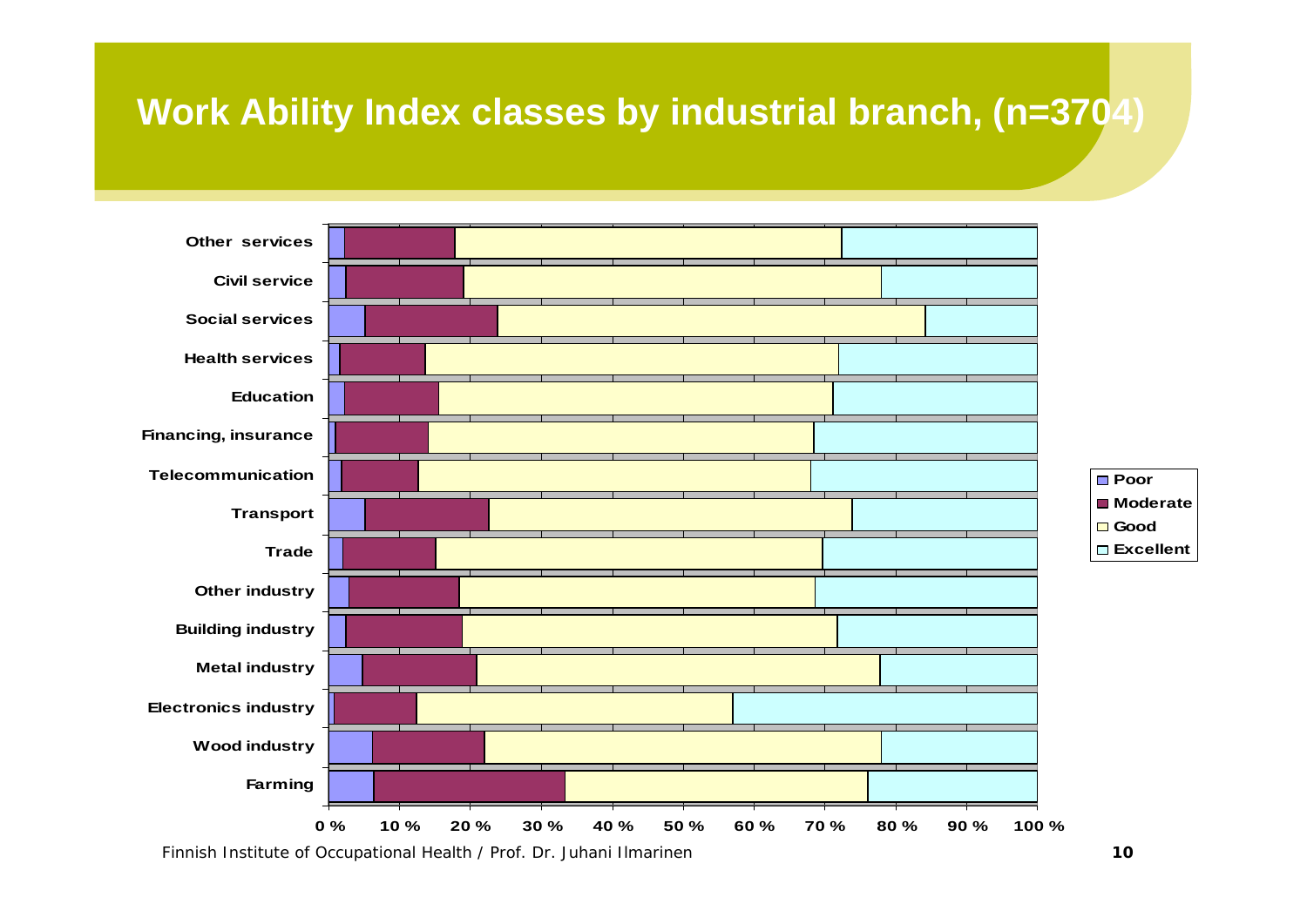**Work ability index (7-49) among working men and women by older age groups Gould and Polvinen, 2006**

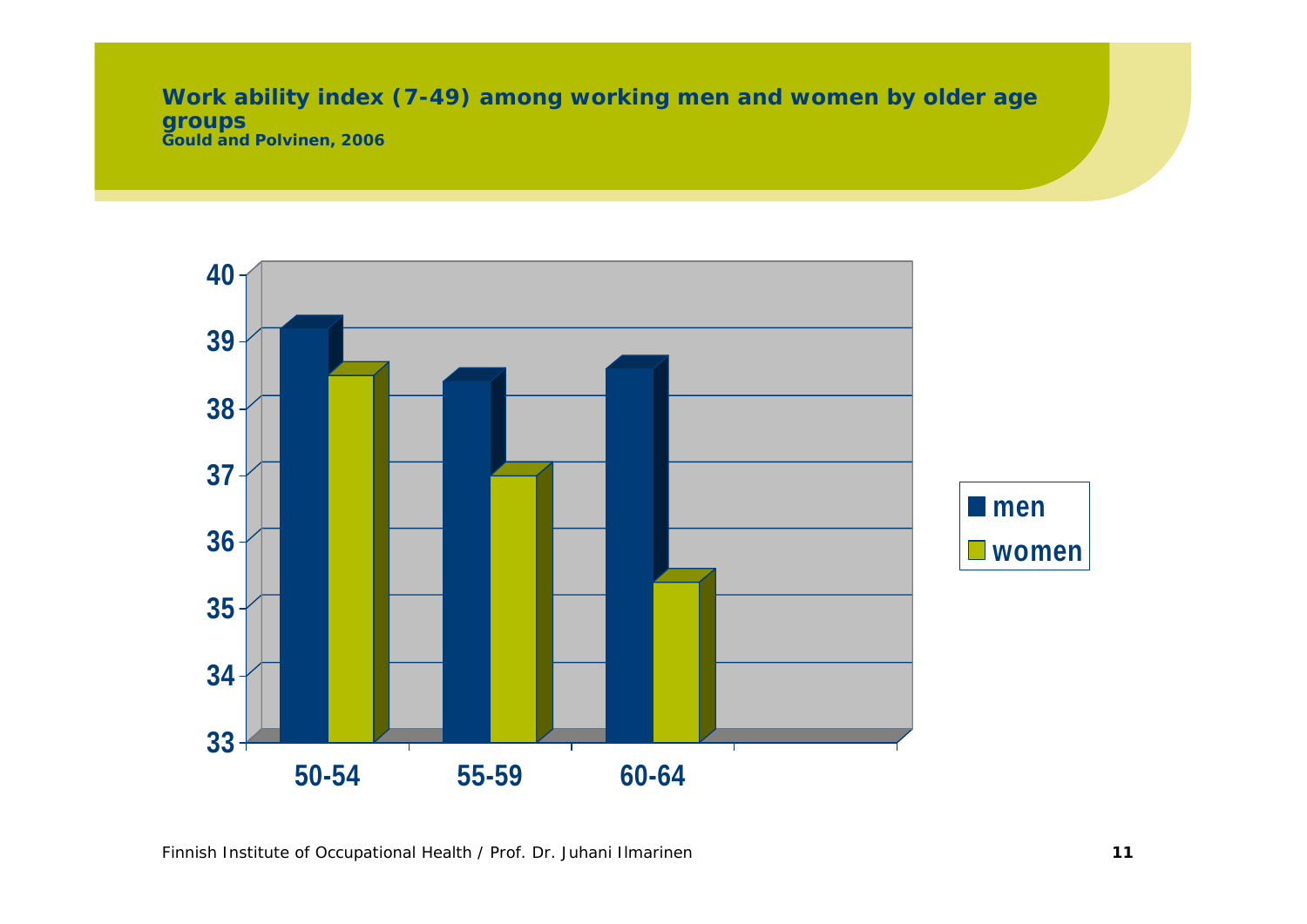**Work ability compared with lifetime best (0-10) by life phase, 55-64 years Gould and Polvinen, 2006**

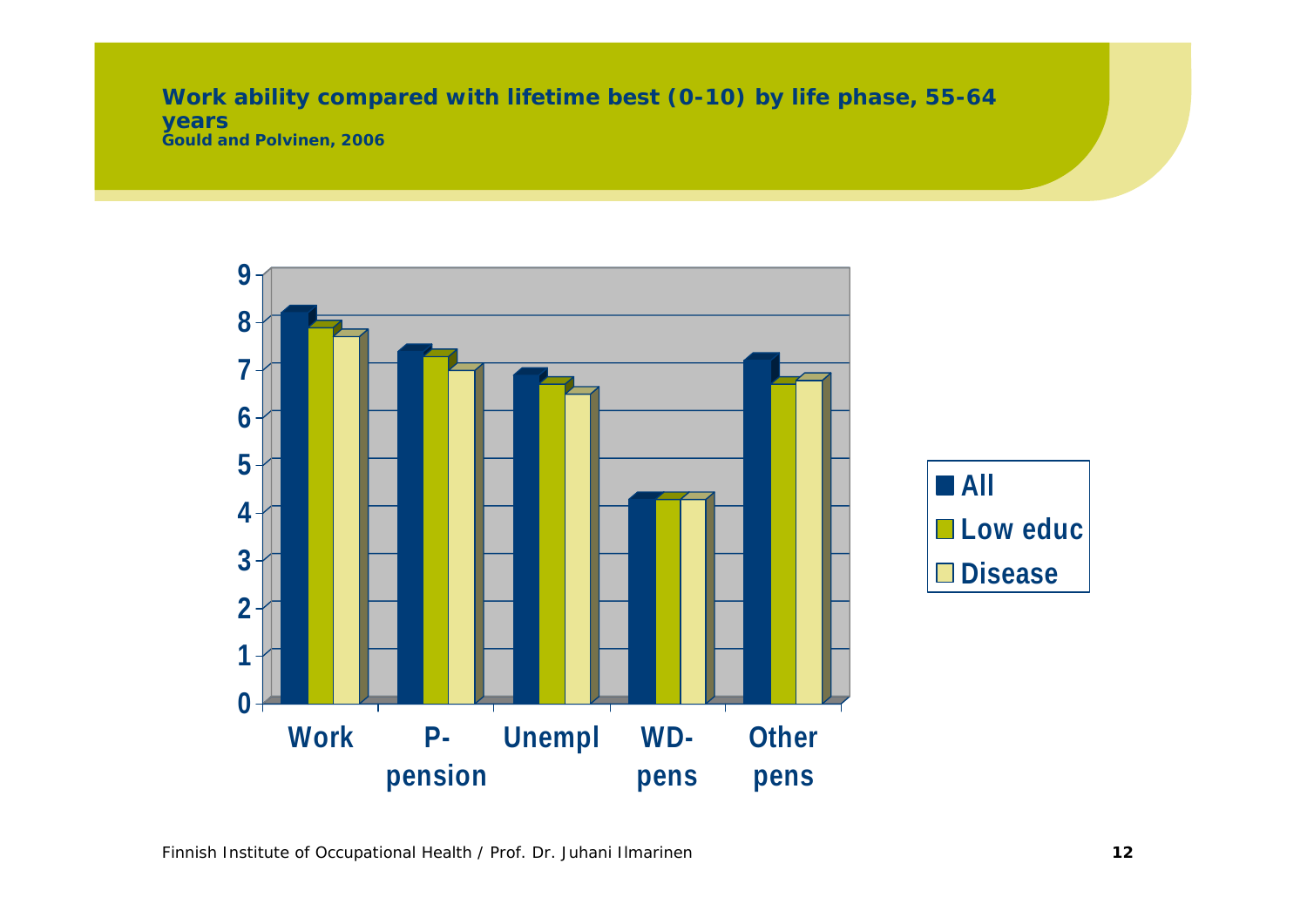#### **Correlations between Work Ability Index items in two age groups (r2 > 0.30)**

| <b>Age</b>                                                                                  | $18 - 29$     | $55 - 64$ |      |      |      |
|---------------------------------------------------------------------------------------------|---------------|-----------|------|------|------|
| <b>WAI</b> item                                                                             | $\mathbf 1$ . | 1.        | 2.   | 3.   | 4.   |
| 2. Work ability in relation to<br>job demands                                               | 0.41          | 0.60      |      |      |      |
| 3. Number of current<br>diseases                                                            |               | 0.32      |      |      |      |
| 4. Work impairment due to<br>diseases                                                       | 0.31          | 0.60      | 0.53 | 0.32 |      |
| 5. Sick leave during the past<br>year                                                       |               | 0.39      | 0.31 |      | 0.51 |
| 6. Own prognosis of work<br>ability two years from now                                      |               | 0.51      | 0.52 |      | 0.52 |
| 7. Mental resources<br>Finnish Institute of Occupational Health / Prof. Dr. Juhan Ilmarinen | 0.32          | 0.45      | 0.41 |      | 13   |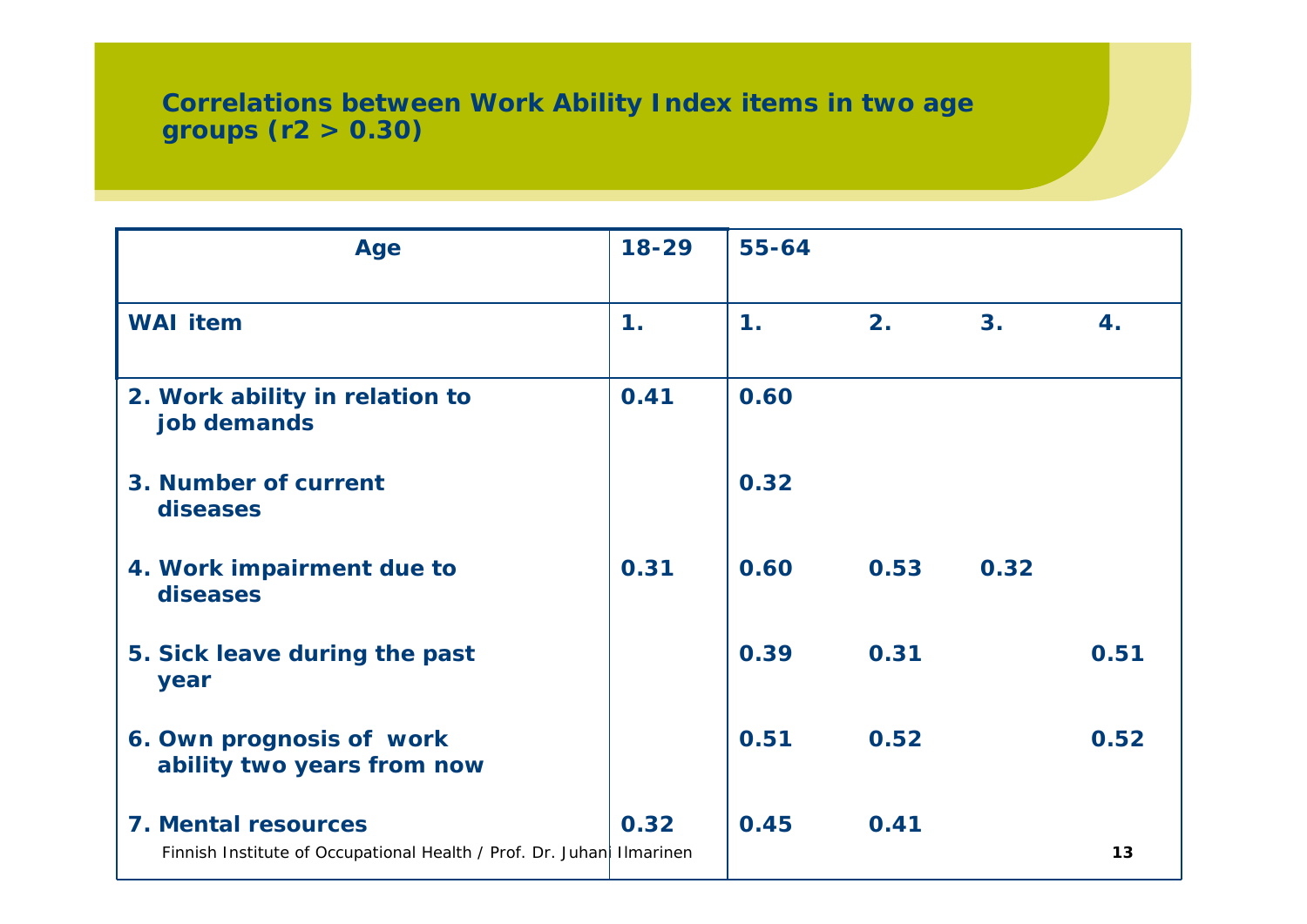# **Translations of WAI in 2006**

- Finnish \*\*\*
- Swedish \*\*\*
- •English \*\*\*
- German \*\*\*
- •• Dutch \*\*
- $\bullet$ Portuguese \*\*\*
- Danish \*
- Chinese \*\*
- Estonian \*\*
- •• Russian \*
- $\bullet$ • Hebrew \*\*
- Italian \*\*
- French \*\*
- Japanese \*\*
- Polish \*\*
- Latvian \*
- Spanish \*\*
- Norwegian \*\*
- Serbian \*\*
- Hungary \*\*
- Slovenia \*\*
- Thai \*
- Korean \*
- Taiwanese (\*)
- Vietnamese (\*)